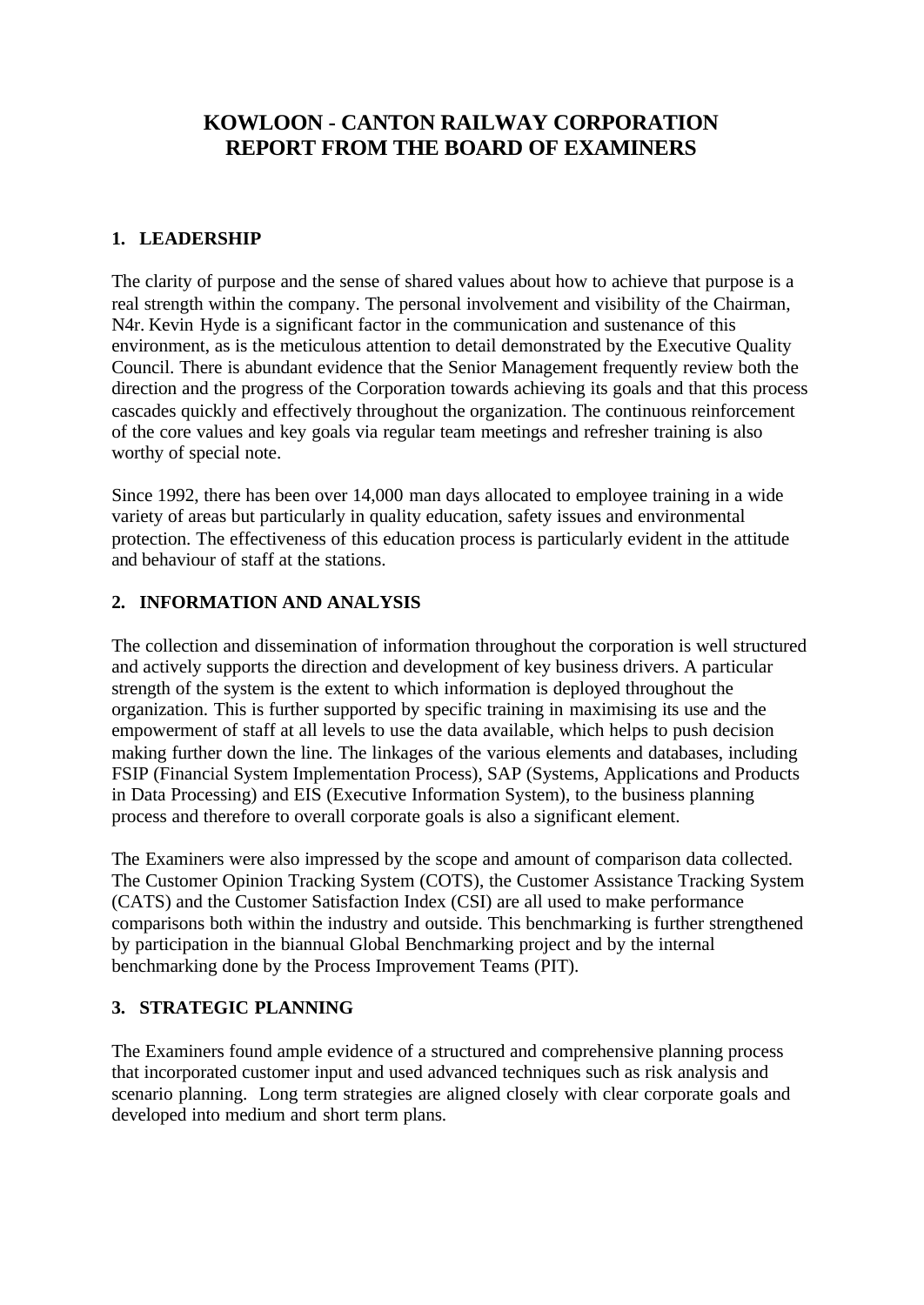The communication of plans both internally and externally is generally excellent. Internally, strategies and plans are translated into tangible and measureable performance targets and standards. Externally, much effort is taken to ensure plans are shared with joint venture partners, key suppliers and other stakeholders to ensure that strategic plans remain consistent and compatible with the long term goals of the corporation.

## **4. HUMAN RESOURCE DEVELOPMENT AND MANAGEMENT**

Employee well-being is clearly a management priority and the Corporation has clear and thorough HR plans that integrate with the overall corporate goals. The Landlord system has successfully created an excellent working environment that encourages and rewards initiative and responsibility at all levels in the organization. Employees are helpful and pleasant and demonstrably proud to be working at KCRC. Staff attitude is continuously monitored and is formally measured by the Staff Attitude Survey, which showed both high levels and improvements in 1995. The information supplied is used effectively to drive improvements throughout the organization.

The high performance work system's inclusion of a succession plan for the learning system, which allows for people coming on-line and off-line, is innovative. The Examiners were also impressed with the thorough annual appraisal and recognition systems in place.

# **5. PROCESS MANAGEMENT**

An abundance of channels to collect the customer voice ensures that all process improvements have a clear focus and the amount of information available means that the translation of requirements into operational and production definition is also clear. Feedback from employees, particularly on safety issues is also commendable and provides valuable direction for the improvement process.

Employee involvement and the level of training given in areas such as process analysis and problem solving is high and commendable. The deployment of contingency plans and the use of scenario studies to test crisis management is thorough and effective. Problems are categorized using CATS and analysed in a monthly summary that is used as a driver of the improvement process.

Communication of requirements to suppliers is clearly communicated through detailed contract specifications. This is further supported by inclusion of key suppliers in TQM education programmes. In those areas already certified to ISO 9000, supplier selection and performance rating is good and the automated Purchase Order system has greatly improved both efficiency and timeliness of the system.

### **6. BUSINESS RESULTS**

Product and service quality results exceed most of the targets set. Almost all indicators are positive, sustained and showing improvement.